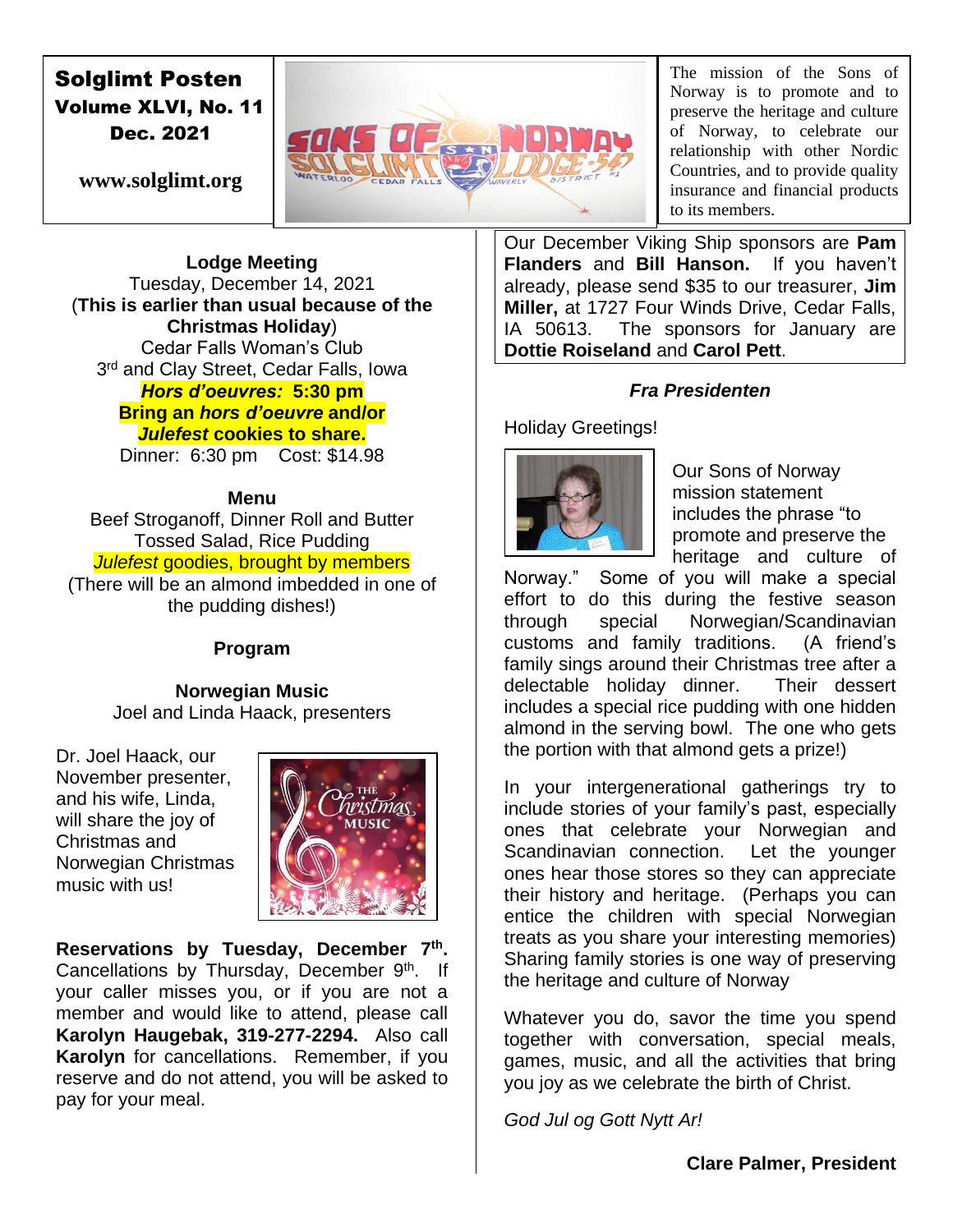#### *Solglimt* **Lodge Executive Committee Meeting, November 9, 2021**

Members Present: **Clare Palmer, Jon Tehven, Jim Miller, Keith Jorgensen, Gloria Tehven, Beebs Downing.**

**President Palmer** called the meeting to order. Minutes of the October 12<sup>th</sup> Executive Committee meeting were approved as printed. The Treasurer's Report was approved as printed.

**Treasurer Jim Miller** presented our 2022 budget, which was approved. Note: He later sent the Executive Committee an update with some corrections.

**Jon Tehven** reported that *Solglimt* Lodge has 84 members. **Nominating Committee Chair Keith Jorgensen** reported that the committee had not met but would have a slate of 2022 candidates shortly.

The 2022 District 1 Convention is scheduled for Brainerd, MN on June 2-4 th . *Solglimt* Lodge is allowed three delegates. **Clare Palmer** and **Jon Tehven** indicated that they would be delegates. One more delegate is needed. **Gloria Tehven** is willing to serve as an alternate. The delegates will be voted on at our December meeting.

Sturgis Falls Days: we are in need of a booth coordinator. **Joel Johnson** will no longer be the coordinator.

We will hold a Memorial Service at our January 2022 Lodge meeting.

**Keith** will order 2022 Calendars. Cost is \$12 each. We are still looking into SofN T-shirts.

**Jon** has contacted 2022 **Program Chairs Pam Flanders** and **Linda Benson** about 3 possible programs: Author Eric Dregni and his new book, Wartburg College Players presenting "Amal and the Night Visitors" (they had contacted **Jon)** and the St. George string quartet from Wartburg.

Our members will vote on the *Solglimt* Lodge Bylaws at the November Lodge meeting.

The Executive Committee voted to present to our membership a vote on changing the meeting dates as follows: The fourth Saturdays on February 26, March 26, and April 23 at 10:30 a.m. The Woman's

Club can accommodate the change. More details will be presented at the November Lodge meeting.

The Executive Committee reviewed the current *Solglimt* Lodge Policies and Procedures and voted to recommend changes to them. This will be voted on at the January 2022 Lodge meeting.

We will take a 'tip' collection for the Women's Club serving staff at the December meeting.

**Jon** and **Gloria Tehven** will set up our *Solglimt*  Tree at the Wartburg College Festival of Trees.

**Beebs Downing** has a new phone number: 319- 961-6256.

Respectfully submitted,

**Jon Tehven, Secretary** *Pro Tem*

### **Wartburg College Festival of Trees**

Our *Solglimt* Christmas tree, plus many other trees, can be seen at the Wartburg Festival of Trees beginning on Wednesday, December 1<sup>st</sup> through Tuesday, December 14<sup>th</sup> from 9am to 9pm. This would be a pleasant thing to



do as you celebrate the Christmas season!

#### **Book Club**

The *Solglimt* Book Club will be meeting on Monday, December 13<sup>th</sup> at noon at New Aldaya. We will be

discussing the chapters we read from "Keeping Christmas: Yuletide Traditions in Norway and the New Land" by Kathleen Stokker. Note: this is one week earlier than



our normal meeting day. If you have questions, contact **Betty Butler**, 319-231-0612.

#### **A Little Humor**

Do you know why Norwegian boats have a bar code on them? So they can Scandinavian. (Scan the Navy in). From Austen Kelderman, **Dave** and **Karolyn Haugebak's** grandson.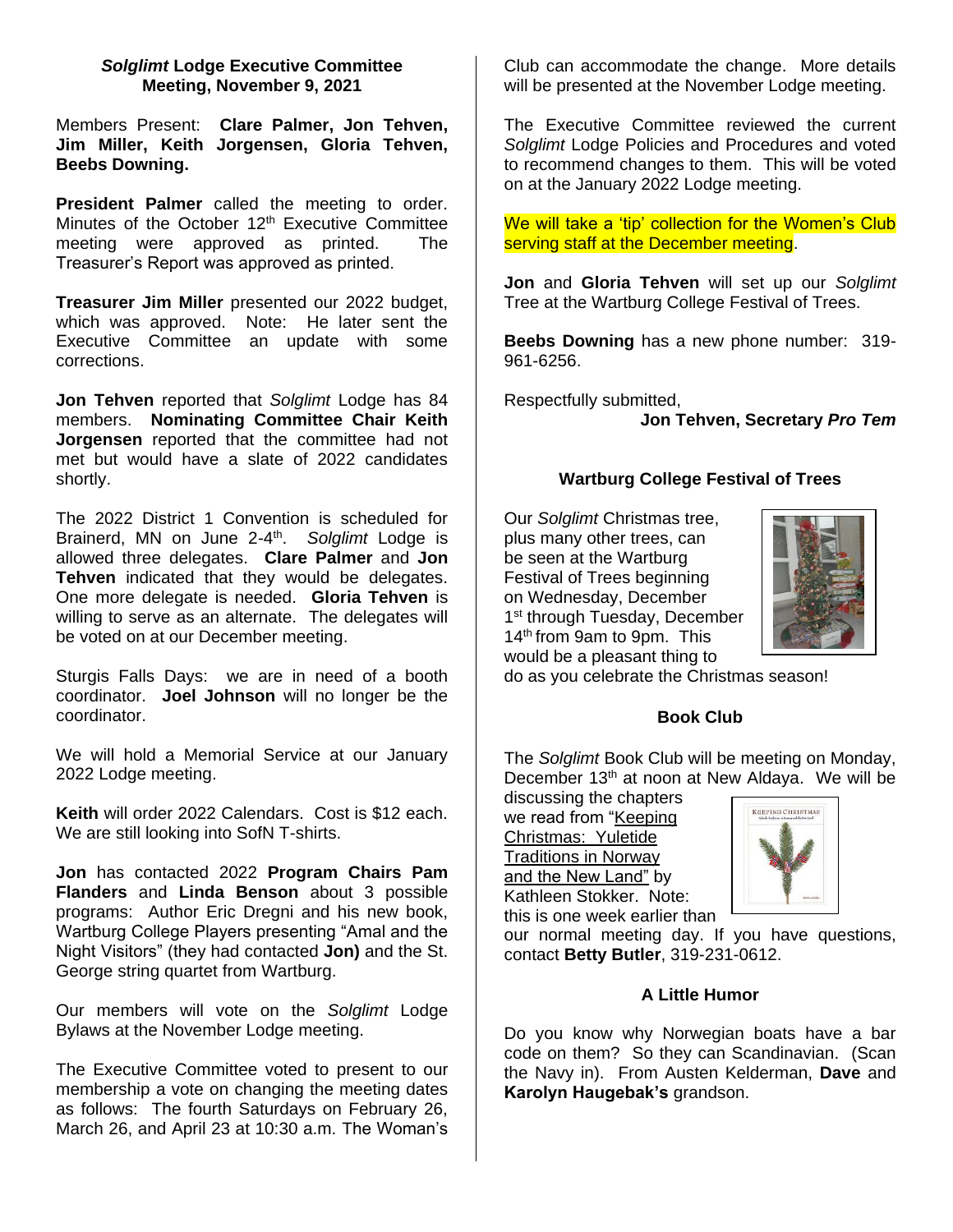### **Lodge Meeting, November 16th 2021**

**President Clare Palmer** called the meeting to order at 6:30 pm. **President Clare** led us in the national anthems, pledge of allegiance, and the table prayer, with **Kathy Schuhmacher**  accompanying us on the piano.



**Joan Meany** gave instructions on Silent Auction proceedings.

New member **Marilyn Rasmussen** was introduced.



Guest Linda Haack, wife of our speaker was introduced. **Bev Haugen** had no illnesses to report. **Betty Butler** reported that the Book Club meets at New Aldaya on the second Monday of the month.



**Pebs Downing introduced** r speaker, Dr. Joel Haack, ho shared information bout the Abel Prize and the e of Neils Henrik Abel.

Abel was a Norwegian mathematician, born in 1802 and died in 1829. He is credited with solving many mathematical problems in his short life, and he is considered a Norwegian intellectual hero. The Norwegian government established the Abel Prize for Mathematicians in 2003 and has funded it ever since.

Business Meeting: **Jon Tehven** reported that the SofN Foundation "Together We Are the Future"

fundraiser was now at \$101,000 and thanked Lodge members for their donations. **Jon** also reported that the SofN Foundation was now



taking applications for scholarships.

**Jon** reviewed the October 26<sup>th</sup> Lodge minutes regarding voting on updating the *Solglimt* Lodge bylaws. A motion was made and seconded to approve the updated *Solglimt* Lodge bylaws as printed. The motion passed.

**Keith Jorgensen** reported changes in our meeting dates. We will meet on Saturday mornings in February and March. There will be more information about the time and meal.

**Keith** also reported that the Nominating Committee, (**Keith, Dottie Roiseland** and **Linda Benson**) would have a slate of candidates at the December meeting.

Other business: We need three delegates to the District 1 Convention on June 1-4 in Brainerd MN. **Clare Palmer** and **Jon Tehven** have indicated that they wish to be delegates

November birthdays were serenaded by the singing of "Happy Birthday".

**Dottie Roiseland** won the drawing for a free meal.

Respectfully submitted,

**Jon Tehven, Secretary Pro Tem**

#### **Silent Auction Report from Joan Meany**

Thanks to all who participated at November's Silent Auction! There were about 50 items donated to four tables, with a wide variety of items. All but six had bids.

Special thanks to our treasurer, **Jim Miller** (who had double duty that night). He reported a total of \$455.00 profit! This compares to 2019 with a \$40.00 increase in total income this year. We should bid early, bid bigger, and bid more often each year!

#### **Calendars**

2022 Calendars can still be ordered, but the order must be received by December 7<sup>th</sup> by Keith **Jorgensen.** Contact information: **319-277-1537, cell phone: 319-240-0173, or email: kjorgensen@cfu.net.**

**Keith** should have them available at the December Lodge meeting. Cost is \$12 each, payable upon receipt.

#### **More Humor!**

Lars asked Ole: Vat do yew call a belt made of vatches? Ole replied: A vaist uff time!

(Contributed by **Clare Palmer)**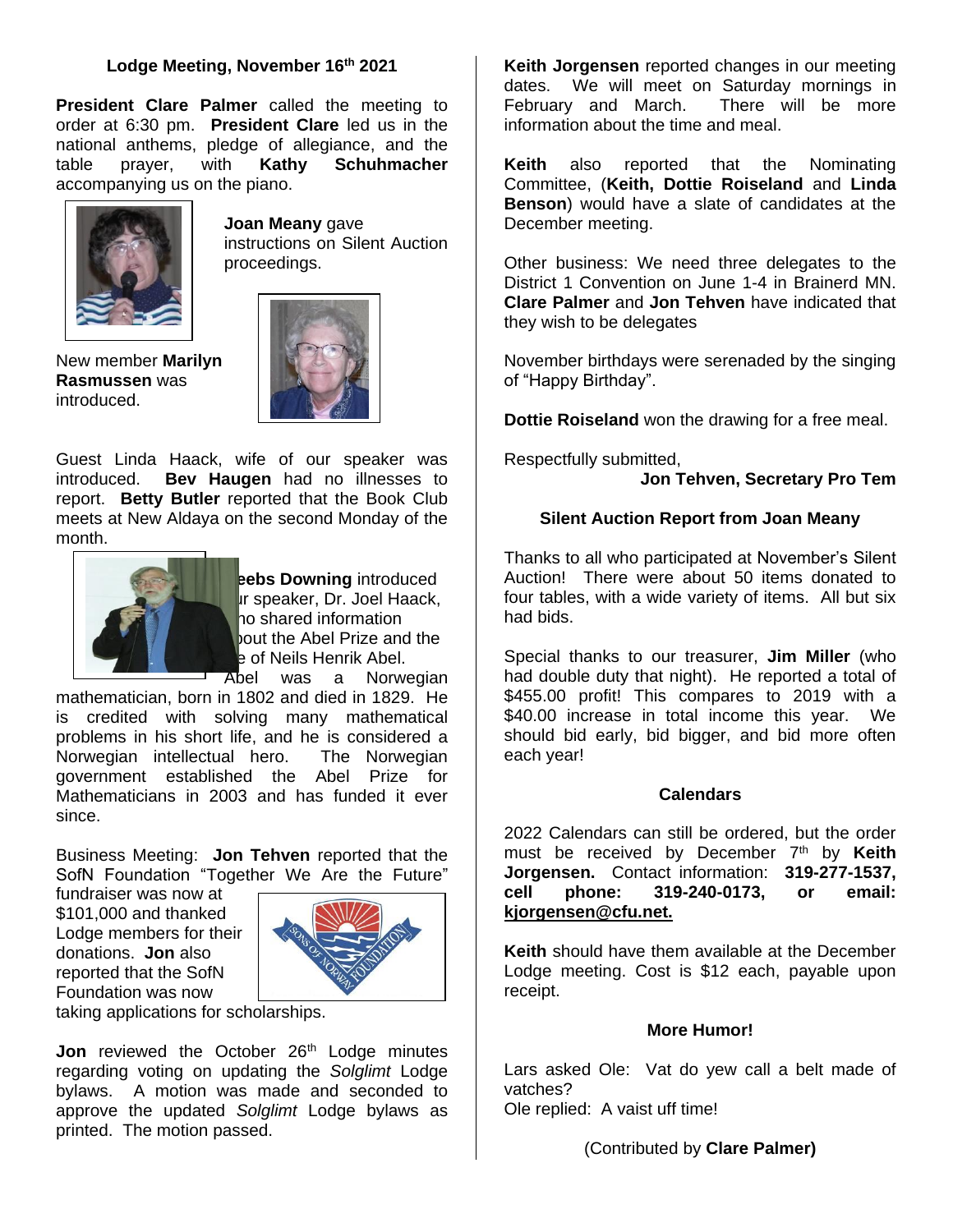*Solglimt* **Contacts 2021** Presdient Clare Palmer 266-8635 dandcpalmer@cfu.net Vice-President: Jon Tehven 352-6094 tehven@msn.com Secretary: Open Treasurer: Jim Miller 277-6276 jimnvivian@cfu.net Membership: Strategic Planning Committee Counselor/Past President: Keith Jorgensen 277-1537 kjorgensen@cfu.net Social Directors: Beebs Downing 232-6360 Pud319300@yahoo.com Lori Devries 230-8862 saydev@aol.com Assistant Social Directors: Linda Bensen Pam Flanders Cultural Directors: Linda Bensen 235-9485 [mayfairtwo@aol.com](mailto:mayfairtwo@aol.com)  Pam Flanders 319-939-1266 mpflanders@mchsi.com Editor: Gloria Tehven 352-6094 [gtehven@live.com](mailto:gtehven@live.com) Marshal: David Haugebek Greeters: Ron and Sharon Lance Publicity Director: JoAn Headington Historian: Eunice Becker Musicians: Kathy Schuhmacher [schuhmacherkl@gmail.com](mailto:schuhmacherkl@gmail.com) 596-0034 Open Sports/Youth: Carol Pett 559-0539 cpettgirl@yahoo.com Telephone Chr. Karolyn Haugebak 277-2294 [dkhaugebak@cfu.net](mailto:dkhaugebak@cfu.net) Auditors: Mike Butler, Dave Palmer Sunshine Chr. Beverly Haugen 266-2269 bhaugen@cfu.net

#### **An Ole and Lena Joke**

Lars said to Ole, "Your first wedding anniversary is coming up. How are you and Lena going to celebrate?"

Ole said, "I was thinking about taking Lena back to the Old Country."

Lars said, "Dats a pretty big thing that most people would do for a milestone anniversary like 10 or 20 years. If you do this big thing now what will you do for the milestone anniversary?"

Ole said, "Maybe I'll go back and get her."

(Contributed by **Joan Headington**)

Hi Folks!

We had a safe trip down here to the Valley. We left Cedar Falls at noon on Thursday and got to South Haven, KS the first night and to Schulenburg, TX on Friday night and then we got to our park and unhooked from our travel trailer at 5 pm.

We got our utilities turned on and flushed the water lines and had a bite to eat, took showers, and "hit the sack". Sunday we listened to Christian Crusaders and had brunch with friends Lyle & Marlene Brim and Frank Conroy (who stays in our park year around) at Diaz' Diner downtown Mission and had a great time visiting and catching up on the summer happenings. Frank will miss our first streets Wednesday Morning Breakfast at Danny's #l on Tom Landry downtown Mission as he has back problems and needs surgery to fuse 3 more vertebrae in his back to alleviate his pain.

We've been 85-90+ degrees every day so far and no rain and it's been really nice down here. We've pretty much got everything washed and we're able to settle down. I had a new cabinet built here and it was sitting on our deck when we arrived. Now I need to stain and varnish and bring it in to our home so I can get some of the clutter cleaned up. This should have our place looking as good as it can be for us.

Sharon went yesterday with her brother to his eye doctor appointment and the place was really busy and it took them about 6 hours to get everything done. They brought home each of us a Jumbo Jack eat. Those are good sandwiches---almost as good as a Whataburger which are the best!

We've had our first Monday Morning Meeting which was short and sweet, just the way we like it. They already had tickets on sale for the Thanksgiving Dinner at our Rec Hall. All is going well here in the Valley for now.

Take care, and "tanks for all of yur verk."

Ole and Lena

 **HAPPY BIRTHDAY December** 9 Leslie Reinertson 12 Elsa Waschek **Merry Christmas**

(Received on November 2, 2021)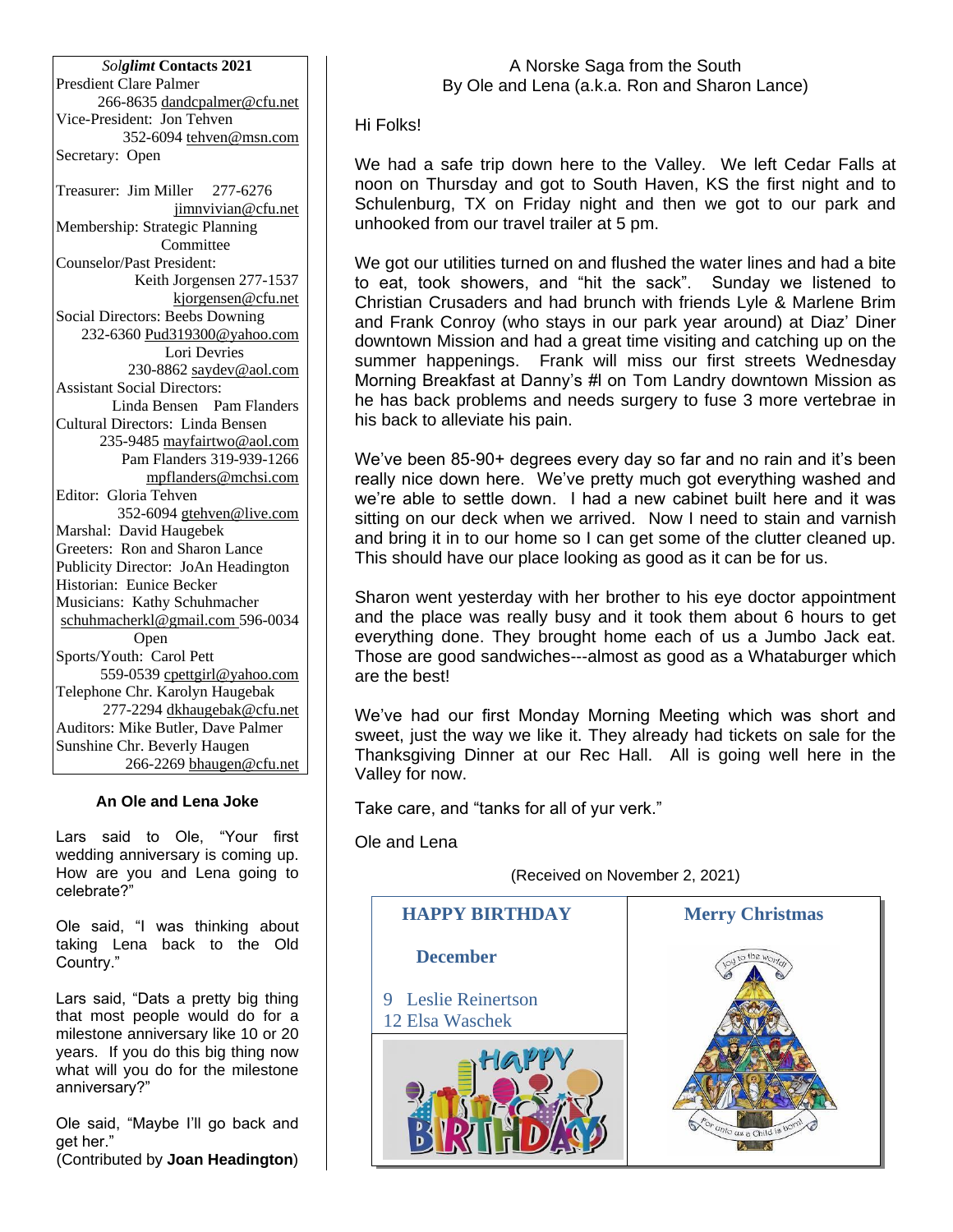#### **Painting Donated to Sons of Norway Foundation**

Arthur Frick, Wartburg College professor emeritus, gave his painting "Geiranger Fjord, Norway, Nearing Sundown 2017" to the Sons of Norway Foundation. Professor Frick presented the painting to Jon Tehven, Past Sons of Norway International President and current Sons of Norway Foundation Vice Chair. The painting will be on exhibit at the Sons of Norway headquarters in Minneapolis.



Professor Frick taught art 40 years at Wartburg College and 20 years at the American University of Beirut, Lebanon. He is listed in Who's Who in American Art. His works have been exhibited in Mexico, Greece, Italy, Lebanon, Egypt, Syria, Jordan, Chicago, St Louis, Detroit, Milwaukee, New Orleans and New York City. Some of his paintings are on permanent exhibit at the Waverly Area Veterans Post and Wartburg College in Waverly, Iowa. His sculptures are located in Waverly, Miami, Beirut and Los Angeles.

About the painting, Frick says, "The grandeur and mysterious presence of the Norwegian Fjord has always intrigued me, as well as the ways Norwegians have so closely integrated their farms and towns in the topography of place, creating a sense of oneness. Color relationships and an embracing atmosphere are unique, thus enhancing many artistic possibilities of personal interpretations."